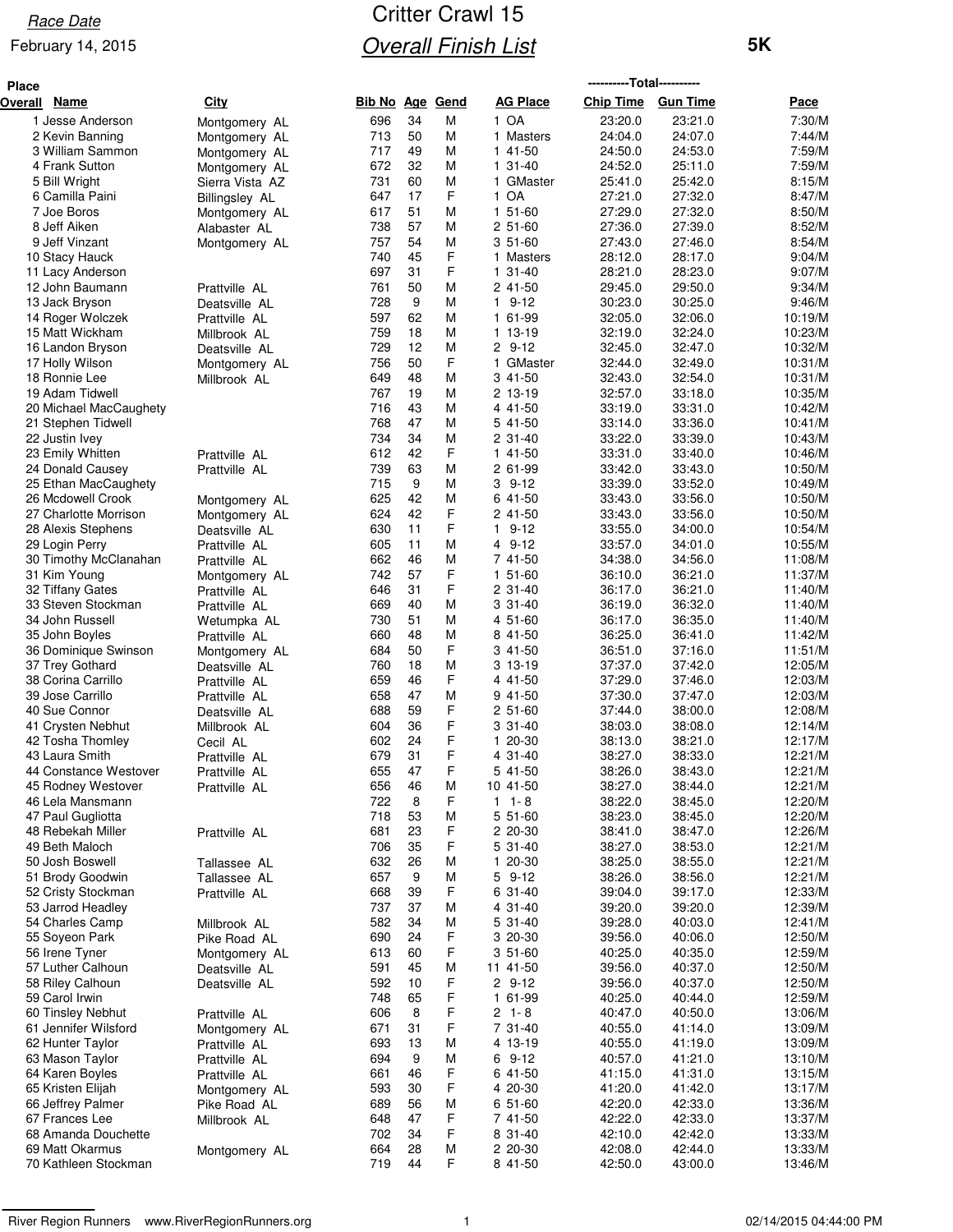#### February 14, 2015

## Critter Crawl 15 **Overall Finish List**

| <b>Place</b> |                                         |                                |                 |                |        |                      | ----------Total---------- |                        |                    |
|--------------|-----------------------------------------|--------------------------------|-----------------|----------------|--------|----------------------|---------------------------|------------------------|--------------------|
| Overall      | Name                                    | <b>City</b>                    | Bib No Age Gend |                |        | <b>AG Place</b>      | <b>Chip Time</b>          | <b>Gun Time</b>        | Pace               |
|              | 71 Evan Cockrell                        | Montgomery AL                  | 764             | $\overline{7}$ | м      | $1 \t1 - 8$          | 44:11.0                   | 44:13.0                | 14:12/M            |
|              | 72 Makaila Swisher                      | Prattville AL                  | 639             | 19             | F      | 1 13-19              | 44:22.0                   | 44:30.0                | 14:16/M            |
|              | 73 James Swisher                        | Prattville AL                  | 640             | 48             | M      | 12 41-50             | 44:22.0                   | 44:30.0                | 14:16/M            |
|              | 74 Jack Wallace                         |                                | 733             | 13             | М      | $513-19$             | 44:12.0                   | 44:36.0                | 14:12/M            |
|              | 75 William Taylor                       | Prattville AL                  | 695             | 50             | M      | 13 41-50             | 44:22.0                   | 44:46.0                | 14:16/M            |
|              | 76 Michelle Taylor                      | Prattville AL                  | 692             | 48             | F      | 9 41-50              | 44:21.0                   | 44:46.0                | 14:15/M            |
|              | 77 Jessica Keeble                       | Deatsville AL                  | 670             | 31             | F      | 9 31-40              | 45:13.0                   | 45:31.0                | 14:32/M            |
|              | 78 Mary Darnell                         | Cecil AL                       | 654             | 53             | F      | 4 51-60              | 45:27.0                   | 45:34.0                | 14:37/M            |
|              | 79 Dalton Carnley                       | Opp AL                         | 590             | 14             | M      | 6 13-19              | 45:37.0                   | 45:58.0                | 14:40/M            |
|              | 80 Deborah Moulton                      | Prattville AL                  | 666             | 59             | F      | 5 51-60              | 46:37.0                   | 46:49.0                | 14:59/M            |
|              | 81 Kyle Douchette                       |                                | 701             | 9              | M      | 7 9-12               | 46:22.0                   | 46:55.0                | 14:54/M            |
|              | 82 Jackie Lofton                        |                                | 703             | 36             | F      | 10 31-40             | 46:36.0                   | 47:07.0                | 14:59/M            |
|              | 83 Bobby D Nebhut                       | Millbrook AL                   | 603             | 40             | M      | 6 31-40              | 47:16.0                   | 47:20.0                | 15:12/M            |
|              | 84 Kiyla Nebhut                         | Prattville AL                  | 607             | 6              | F      | $3 - 1 - 8$          | 47:16.0                   | 47:22.0                | 15:12/M            |
|              | 85 Carllene Johns                       | Wetumpka AL                    | 598             | 58             | F      | 6 51-60              | 47:33.0                   | 48:01.0                | 15:17/M            |
|              | 86 Karen Elijah                         | Montgomery AL                  | 594             | 60             | F      | 7 51-60              | 48:11.0                   | 48:32.0                | 15:29/M            |
|              | 87 Rebecca Ivey                         | Prattville AL                  | 754             | 32             | F      | 11 31-40             | 48:21.0                   | 48:35.0                | 15:32/M            |
|              | 88 Brad Smith                           | Prattville AL                  | 680             | 33             | М      | 7 31-40              | 48:03.0                   | 48:38.0                | 15:27/M            |
|              | 89 Cheyenne Boswell                     | Tallassee AL                   | 631             | 24             | F      | 5 20-30              | 48:55.0                   | 49:27.0                | 15:43/M            |
|              | 90 Justin Bader                         | Millbrook AL                   | 677             | 26             | М      | 3 20-30              | 49:03.0                   | 49:37.0                | 15:46/M            |
|              | 91 Robyn Bader                          | Millbrook AL                   | 676             | 28             | F      | 6 20-30              | 49:06.0                   | 49:40.0                | 15:47/M            |
|              | 92 Taylor Carnley                       | Opp AL                         | 589             | 12             | F      | $39-12$              | 50:53.0                   | 51:14.0                | 16:21/M            |
|              | 93 Amber Lee                            | Millbrook AL                   | 652             | 21<br>55       | F<br>F | 7 20-30              | 51:10.0                   | 51:22.0                | 16:27/M            |
|              | 94 Kathryn Burns<br>95 Lauren Breed     | Montgomery AL                  | 653             | 34             | F      | 8 51-60              | 51:20.0<br>52:04.0        | 51:46.0                | 16:30/M            |
|              |                                         | Montgomery AL                  | 614<br>616      | 7              | F      | 12 31-40<br>$41 - 8$ | 52:49.0                   | 52:10.0<br>52:53.0     | 16:44/M<br>16:59/M |
|              | 96 Rayne Breed<br>97 Alden Keeble       | Montgomery AL                  | 683             | 17             | F      | 2 13-19              | 52:36.0                   | 52:54.0                | 16:54/M            |
|              | 98 Christina Clark                      | Elmore AL                      | 665             | 27             | F      | 8 20-30              | 52:20.0                   | 52:55.0                | 16:49/M            |
|              | 99 Bonnie Levchik                       | Montgomery AL<br>Prattville AL | 615             | 57             | F      | $951-60$             | 52:59.0                   | 53:04.0                | 17:02/M            |
|              | 100 Rachel Lake                         | Millbrook AL                   | 685             | 29             | F      | 9 20-30              | 52:46.0                   | 53:05.0                | 16:58/M            |
|              | 101 Terry Thornton                      | Pike Road AL                   | 621             | 39             | М      | 8 31-40              | 52:42.0                   | 53:08.0                | 16:56/M            |
|              | 102 Casey Thornton                      | Pike Road AL                   | 620             | 37             | F      | 13 31-40             | 52:42.0                   | 53:09.0                | 16:56/M            |
|              | 103 Kat Alford                          | Prattville AL                  | 579             | 36             | F      | 14 31-40             | 53:33.0                   | 54:00.0                | 17:13/M            |
|              | 104 Crystal Couch                       |                                | 732             | 39             | F      | 15 31-40             | 53:34.0                   | 54:01.0                | 17:13/M            |
|              | 105 Douglas Medcalf                     | Wetumpka AL                    | 584             | 63             | M      | 3 61-99              | 53:44.0                   | 54:14.0                | 17:16/M            |
|              | 106 David Flack                         | Montgomery AL                  | 735             | 72             | М      | 4 61-99              | 54:20.0                   | 54:35.0                | 17:28/M            |
|              | 107 Nina Shepherd                       | Wetumpka AL                    | 634             | 24             | F      | 10 20-30             | 55:10.0                   | 55:41.0                | 17:44/M            |
|              | 108 Derald Shepherd                     | Wetumpka AL                    | 633             | 26             | M      | 4 20-30              | 55:11.0                   | 55:42.0                | 17:44/M            |
|              | 109 John Kull                           | Prattville AL                  | 709             | 49             | M      | 14 41-50             | 55:26.0                   | 55:49.0                | 17:49/M            |
|              | 110 Suzanne Mock                        | Tuscaloosa AL                  | 636             | 25             | F      | 11 20-30             | 56:25.0                   | 56:58.0                | 18:08/M            |
|              | 111 Carol Mock                          | Prattville AL                  | 637             | 59             | F      | 10 51-60             | 56:26.0                   | 57:00.0                | 18:08/M            |
|              | 112 Lorreen Green                       | Millbrook AL                   | 667             | 54             | F      | 11 51-60             | 56:54.0                   | 57:03.0                | 18:17/M            |
|              | 113 Cindy Clem                          | Millbrook AL                   | 635             | 58             | F      | 12 51-60             | 56:54.0                   | 57:03.0                | 18:17/M            |
|              | 114 Lauren McIver                       | Millbrook AL                   | 609             | 30             | F      | 12 20-30             | 56:40.0                   | 57:08.0                | 18:13/M            |
|              | 115 Nancy McIver                        | Millbrook AL                   | 610             | 65             | F      | 2 61-99              | 56:40.0                   | 57:08.0                | 18:13/M            |
|              | 116 Belinda Wilson                      | Montgomery AL                  | 596             | 61             | F      | 3 61-99              | 57:21.0                   | 57:49.0                | 18:26/M            |
|              | 117 Jeanine Eissler                     | Montgomery AL                  | 601             | 59             | F      | 13 51-60             | 57:20.0                   | 57:49.0                | 18:26/M            |
|              | 118 Sue Kull                            | Prattville AL                  | 708             | 47             | F      | 10 41-50             | 57:29.0                   | 57:53.0                | 18:29/M            |
|              | 119 Candra McClanahan                   | Prattville AL                  | 663             | 51             | F      | 14 51-60             | 59:16.0                   | 59:35.0                | 19:03/M            |
|              | 120 Elaine Knowles                      |                                | 704             | 71             | F      | 4 61-99              | 59:36.0                   | 1:00:14.0              | 19:10/M            |
|              | 121 Kim Graham                          | Prattville AL                  | 705             | 45             | F      | 11 41-50             | 59:37.0                   | 1:00:15.0              | 19:10/M            |
|              | 122 Martha Sims                         | Montgomery AL                  | 763             | 56             | F      | 15 51-60             | 1:00:40.0                 | 1:01:11.0              | 19:30/M            |
|              | 123 Susan Salter                        |                                | 762             | 52             | F      | 16 51-60             | 1:00:41.0                 | 1:01:11.0              | 19:30/M            |
|              | 124 Maddox Johnson                      |                                | 712             | 17             | F      | 3 13-19              | 1:01:02.0                 | 1:01:15.0              | 19:37/M            |
|              | 125 Rhonda Johnson                      |                                | 711             | 43             | F      | 12 41-50             | 1:01:00.0                 | 1:01:15.0              | 19:37/M            |
|              | 126 Sean Johnson                        |                                | 710             | 45             | M      | 15 41-50             | 1:01:00.0                 | 1:01:15.0              | 19:37/M            |
|              | 127 Barbara Curry                       | Montgomery AL                  | 580             | 39<br>61       | F      | 16 31-40             | 1:01:41.0                 | 1:02:12.0              | 19:50/M            |
|              | 128 Mike Moseley<br>129 Cynthia Moseley |                                | 721<br>720      | 61             | M<br>F | 5 61-99<br>5 61-99   | 1:05:03.0<br>1:05:04.0    | 1:05:39.0<br>1:05:40.0 | 20:55/M<br>20:55/M |
|              | 130 Christina Richburg                  |                                | 698             | 54             | F      | 17 51-60             | 1:05:31.0                 | 1:06:06.0              | 21:04/M            |
|              | 131 James Richburg                      | Prattville AL                  | 699             | 57             | м      | 7 51-60              | 1:06:06.0                 | 1:06:06.0              | 21:15/M            |
|              |                                         |                                |                 |                |        |                      |                           |                        |                    |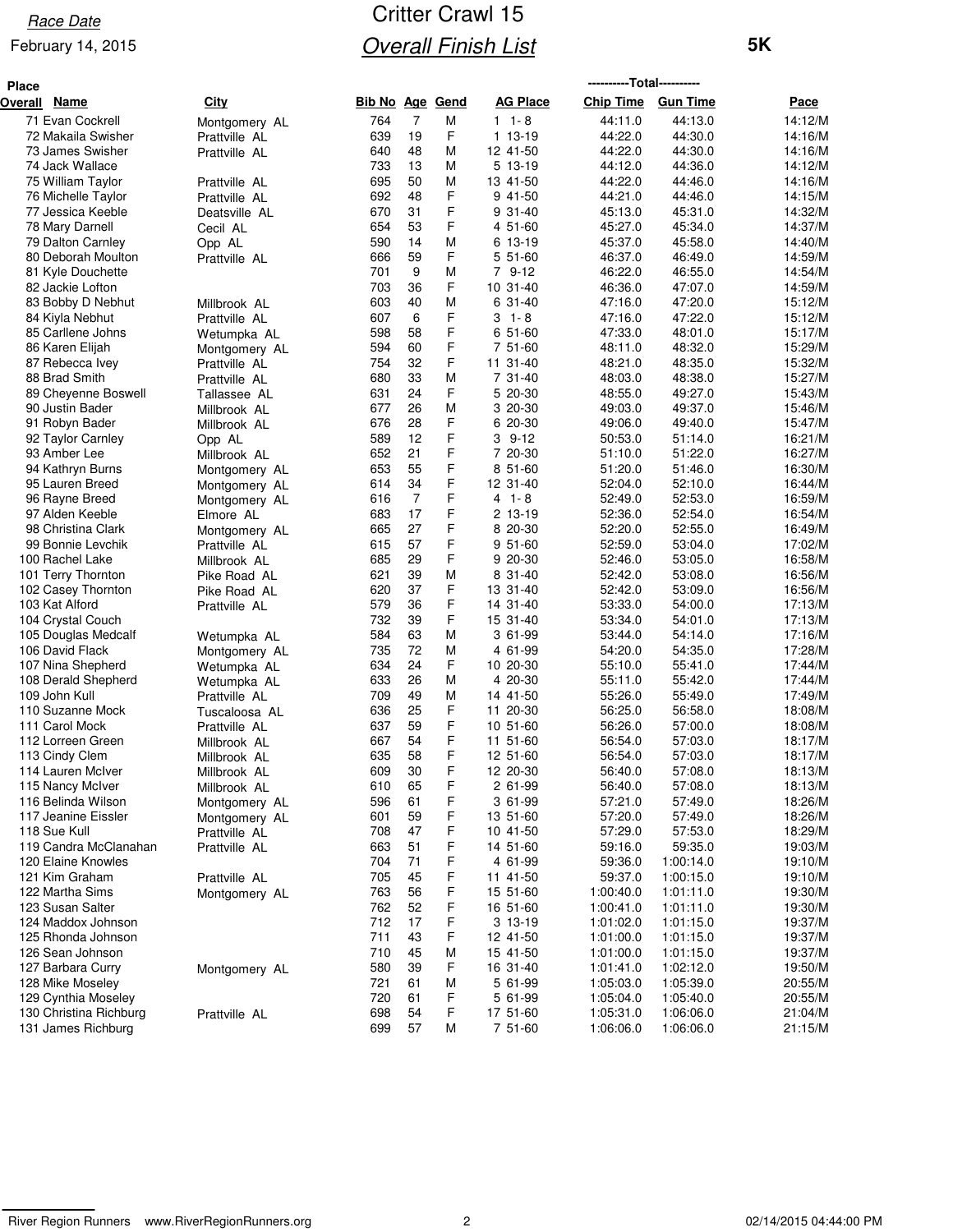#### February 14, 2015

## Critter Crawl 15 **Overall Finish List**

| <b>10K</b> |  |  |
|------------|--|--|
|------------|--|--|

| <b>Place</b>           |                |                        |             |   |                 | ----------Total---------- |                 |         |
|------------------------|----------------|------------------------|-------------|---|-----------------|---------------------------|-----------------|---------|
| <b>Name</b><br>Overall | City           | <b>Bib No Age Gend</b> |             |   | <b>AG Place</b> | <b>Chip Time</b>          | <b>Gun Time</b> | Pace    |
| 1 Zach Taylor          | Prattville AL  | 691                    | 17          | M | 1 OA            | 38:44.0                   | 38:46.0         | 6:13/M  |
| 2 Logan Bruce          | Prattville AL  | 749                    | 16          | M | 1 13-19         | 38:48.0                   | 38:52.0         | 6:14/M  |
| 3 Jim Cogar            |                | 744                    | 33          | M | $131-40$        | 41:52.0                   | 41:54.0         | 6:44/M  |
| 4 Jeff Cleveland       | Pelham AL      | 724                    | 33          | M | 2 31-40         | 43:39.0                   | 43:48.0         | 7:01/M  |
| 5 Jonathan Rold        | Montgomery AL  | 753                    | 29          | M | 1 20-30         | 43:53.0                   | 43:54.0         | 7:03/M  |
| 6 Summer Marus         |                | 747                    | 23          | F | 1 OA            | 44:14.0                   | 44:17.0         | 7:07/M  |
| 7 Teddy Dale           | Cullman AL     | 618                    | 57          | M | 1 Masters       | 46:13.0                   | 46:15.0         | 7:26/M  |
| 8 Cindy Cobb           | Prattville AL  | 758                    | 58          | F | 1 Masters       | 46:17.0                   | 46:19.0         | 7:26/M  |
| 9 Jason Carnley        | Opp AL         | 587                    | 41          | M | 1 41-50         | 50:42.0                   | 51:02.0         | 8:09/M  |
| 10 Dusty Smith         | Wetumpka AL    | 726                    | 50          | M | 1 GMaster       | 51:05.0                   | 51:13.0         | 8:13/M  |
| 11 Jay Jolly           |                | 755                    | 34          | M | $331-40$        | 51:27.0                   | 51:36.0         | 8:16/M  |
| 12 Steve Chambers      | Prattville AL  | 770                    | 57          | М | 1 51-60         | 58:35.0                   | 58:43.0         | 9:25/M  |
| 13 John Abele          | Deatsville AL  | 678                    | 30          | M | 2 20-30         | 58:28.0                   | 58:43.0         | 9:24/M  |
| 14 Amanda Senn         | Prattville AL  | 766                    | 33          | F | $131-40$        | 59:54.0                   | 1:00:02.0       | 9:38/M  |
| 15 Matt Abele          | Elmore AL      | 673                    | 33          | M | 4 31-40         | 59:47.0                   | 1:00:03.0       | 9:37/M  |
| 16 John Porter         | Montgomery AL  | 736                    | 48          | M | 2 41-50         | 1:00:09.0                 | 1:00:19.0       | 9:40/M  |
| 17 Lisa Reese          | Prattville AL  | 741                    | 53          | F | 1 GMaster       | 1:01:33.0                 | 1:01:36.0       | 9:54/M  |
| 18 James Wilkins       | Prattville AL  | 623                    | 48          | M | 3 41-50         | 1:02:16.0                 | 1:02:38.0       | 10:00/M |
| 19 Randi Biggs         | Prattville AL  | 675                    | 27          | F | 1 20-30         | 1:04:03.0                 | 1:04:12.0       | 10:18/M |
| 20 Christie Walker     | Phenix City AL | 583                    | 35          | F | 2 31-40         | 1:03:53.0                 | 1:04:18.0       | 10:16/M |
| 21 Jackie-Lynn Brown   | Montgomery AL  | 682                    | 44          | F | 1 41-50         | 1:04:01.0                 | 1:04:21.0       | 10:17/M |
| 22 Heather Scheffler   |                | 752                    | 44          | F | 2 41-50         | 1:04:22.0                 | 1:04:35.0       | 10:21/M |
| 23 Tatum Carnley       | Opp AL         | 588                    | 36          | F | 3 31-40         | 1:05:51.0                 | 1:06:12.0       | 10:35/M |
| 24 Timothy Henderson   | Montgomery AL  | 765                    | 57          | M | $251-60$        | 1:07:38.0                 | 1:07:49.0       | 10:52/M |
| 25 Steve Ruiz          | Millbrook AL   | 725                    | 59          | M | $351-60$        | 1:07:52.0                 | 1:08:09.0       | 10:55/M |
| 26 Susan Short         | Prattville AL  | 599                    | 15          | F | 1 13-19         | 1:08:32.0                 | 1:08:38.0       | 11:01/M |
| 27 Jen Wilson          |                | 746                    | 37          | F | 4 31-40         | 1:09:02.0                 | 1:09:06.0       | 11:06/M |
| 28 Crystal Alexander   | Wetumpka AL    | 674                    | 30          | F | 2 20-30         | 1:09:05.0                 | 1:09:23.0       | 11:06/M |
| 29 Melissa Enfinger    | Millbrook AL   | 643                    | 35          | F | $531-40$        | 1:09:08.0                 | 1:09:26.0       | 11:07/M |
| 30 Roxy Wishum         | Montgomery AL  | 619                    | 60          | M | 4 51-60         | 1:10:28.0                 | 1:10:40.0       | 11:20/M |
| 31 Josh Mitchell       | Montgomery AL  | 595                    | 38          | M | 5 31-40         | 1:12:23.0                 | 1:12:47.0       | 11:38/M |
| 32 Joyce Kenney        | Prattville AL  | 641                    | 54          | F | $151-60$        | 1:13:35.0                 | 1:13:57.0       | 11:50/M |
| 33 Elizabeth Hartman   | Opelika AL     | 687                    | 32          | F | 6 31-40         | 1:15:26.0                 | 1:15:52.0       | 12:07/M |
| 34 Curtis Rutledge     | Prattville AL  | 743                    | 50          | M | 4 41-50         | 1:16:24.0                 | 1:16:46.0       | 12:17/M |
| 35 Joy Underwood       | Millbrook AL   | 769                    | 38          | F | 7 31-40         | 1:16:41.0                 | 1:16:47.0       | 12:20/M |
| 36 Harrison Taylor     | Montgomery AL  | 586                    | 34          | м | 6 31-40         | 1:18:27.0                 | 1:18:41.0       | 12:37/M |
| 37 Denise Taylor       | Montgomery AL  | 585                    | 34          | F | 8 31-40         | 1:18:29.0                 | 1:18:43.0       | 12:37/M |
| 38 Susan Mickelsen     | Montgomery AL  | 686                    | 46          | F | 3 41-50         | 1:19:04.0                 | 1:19:23.0       | 12:43/M |
| 39 Taylor Bruce        | Prattville AL  | 750                    | 18          | F | 2 13-19         | 1:28:06.0                 | 1:28:11.0       | 14:10/M |
| 40 Jim Bruce           | Prattville AL  | 751                    | 49          | M | 5 41-50         | 1:27:58.0                 | 1:28:12.0       | 14:08/M |
| 41 Bruce Kenney        | Prattville AL  | 642                    | $\mathbf 0$ | M | $10 - 0$        | 1:28:02.0                 | 1:28:25.0       | 14:09/M |
| 42 Kay Cannady         | Montgomery AL  | 723                    | 60          | F | $251-60$        | 1:28:27.0                 | 1:29:05.0       | 14:13/M |
| 43 Holly Shoemaker     | Wetumpka AL    | 745                    | 44          | F | 4 41-50         | 1:39:19.0                 | 1:39:30.0       | 15:58/M |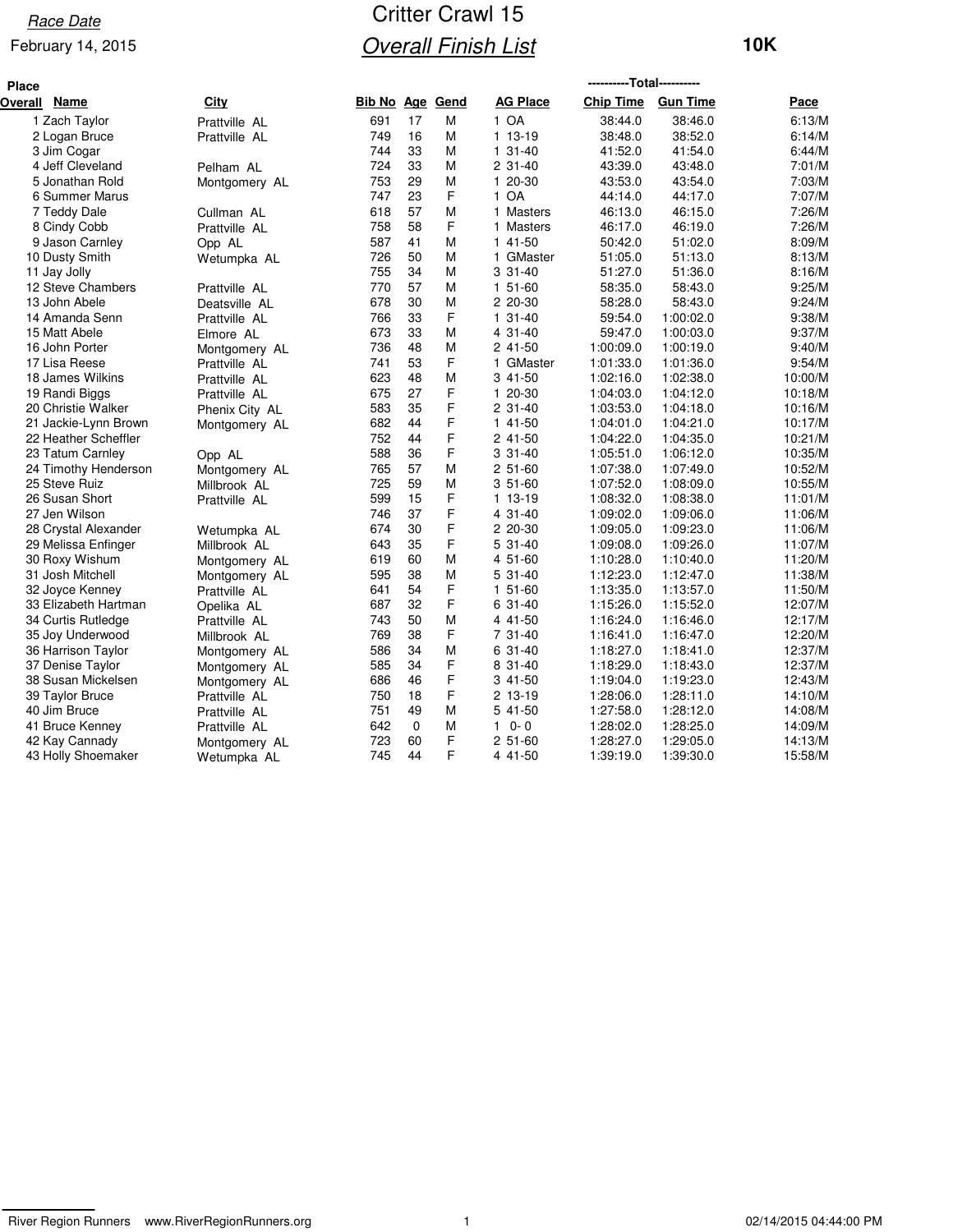February 14, 2015 **Race Date** 

| <b>Male Overall Winners</b>                                  |                               |                                                                                                                        |
|--------------------------------------------------------------|-------------------------------|------------------------------------------------------------------------------------------------------------------------|
|                                                              |                               | ---------Total---------                                                                                                |
| Place Name<br>Jesse Anderson<br>1                            | City<br>Montgomery AL         | <b>Bib No Age Overall</b><br>Chip Time Gun Time<br>Pace<br>34<br>7:30/M<br>696<br>23:20.0<br>23:21.0<br>$\mathbf{1}$   |
| <b>Female Overall Winners</b>                                |                               |                                                                                                                        |
|                                                              |                               | ---------Total---------                                                                                                |
| Place Name<br>Camilla Paini                                  | City<br><b>Billingsley AL</b> | <b>Bib No Age Overall</b><br>Chip Time Gun Time<br>Pace<br>8:47/M<br>17<br>27:21.0<br>27:32.0<br>647<br>6              |
| <b>Male Masters Winners</b>                                  |                               |                                                                                                                        |
|                                                              |                               | ---------Total---------                                                                                                |
| <b>Place</b><br><u>Name</u><br>Kevin Banning<br>$\mathbf{1}$ | City<br>Montgomery AL         | <b>Bib No Age Overall</b><br>Chip Time Gun Time<br>Pace<br>713<br>7:44/M<br>50<br>$\overline{2}$<br>24:04.0<br>24:07.0 |
| <b>Female Masters Winners</b>                                |                               |                                                                                                                        |
|                                                              |                               | ---------Total---------                                                                                                |
| Place Name<br><b>Stacy Hauck</b>                             | <b>City</b>                   | <b>Bib No Age Overall</b><br>Chip Time Gun Time<br>Pace<br>28:17.0<br>9:04/M<br>740<br>45<br>10<br>28:12.0             |
| <b>Male Grand Masters Winners</b>                            |                               |                                                                                                                        |
|                                                              |                               | ---------Total---------                                                                                                |
| Place Name<br><b>Bill Wright</b><br>1                        | City<br>Sierra Vista AZ       | <b>Bib No Age Overall</b><br>Chip Time Gun Time<br>Pace<br>731<br>60<br>5<br>8:15/M<br>25:41.0<br>25:42.0              |
| <b>Female Grand Masters Winners</b>                          |                               |                                                                                                                        |
|                                                              |                               | ---------Total---------                                                                                                |
| Place Name<br>Holly Wilson<br>1                              | City<br>Montgomery AL         | <b>Bib No</b> Age Overall<br>Chip Time Gun Time<br>Pace<br>756<br>50<br>32:44.0<br>32:49.0<br>10:31/M<br>17            |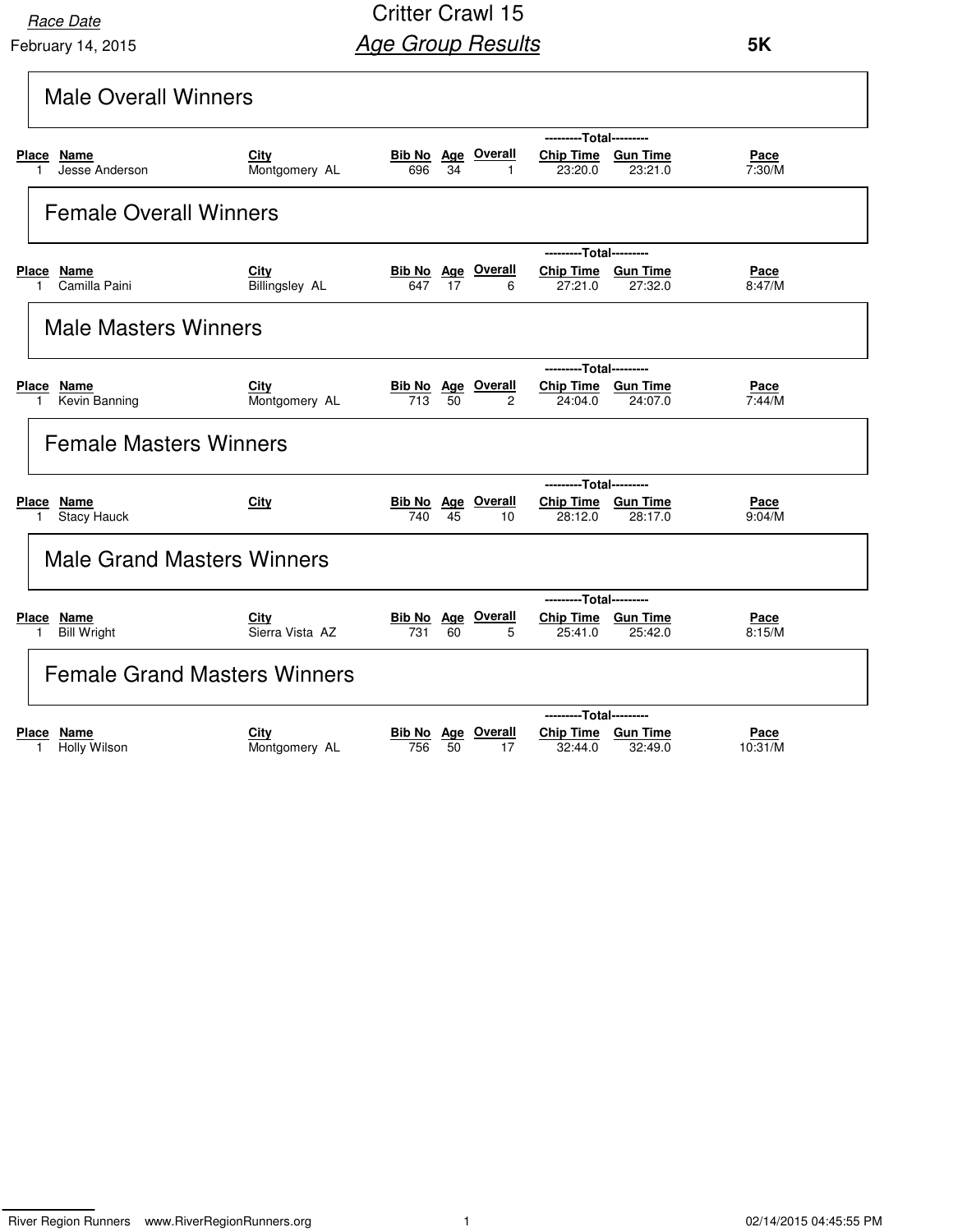February 14, 2015

### Critter Crawl 15 **Age Group Results**

| Montgomery AL<br>764<br>722<br>Prattville AL<br>606<br>Prattville AL<br>607<br>Deatsville AL<br>728<br>729<br>Deatsville AL<br>715<br>Deatsville AL<br>630<br>592<br>Deatsville AL<br>589<br>Opp AL | $\overline{7}$<br>8<br>8<br>6<br>9<br>12<br>9<br><b>Bib No</b> Age<br>11<br>10<br>12 | <b>Bib No Age Overall</b><br>71<br><b>Bib No</b> Age Overall<br>46<br>60<br>84<br>Bib No Age Overall<br>13<br>16<br>25<br><b>Overall</b><br>28<br>58<br>92 | Chip Time Gun Time<br>44:11.0<br>---------Total---------<br>Chip Time Gun Time<br>38:22.0<br>40:47.0<br>47:16.0<br>---------Total---------<br>Chip Time Gun Time<br>30:23.0<br>32:45.0<br>33:39.0<br><b>Chip Time</b><br>33:55.0<br>39:56.0<br>50:53.0 | 44:13.0<br>38:45.0<br>40:50.0<br>47:22.0<br>30:25.0<br>32:47.0<br>33:52.0<br>--Total---------<br><b>Gun Time</b><br>34:00.0<br>40:37.0<br>51:14.0 | Pace<br>14:12/M<br>Pace<br>12:20/M<br>13:06/M<br>15:12/M<br>Pace<br>9:46/M<br>10:32/M<br>10:49/M<br><u>Pace</u><br>10:54/M<br>12:50/M<br>16:21/M |
|-----------------------------------------------------------------------------------------------------------------------------------------------------------------------------------------------------|--------------------------------------------------------------------------------------|------------------------------------------------------------------------------------------------------------------------------------------------------------|--------------------------------------------------------------------------------------------------------------------------------------------------------------------------------------------------------------------------------------------------------|---------------------------------------------------------------------------------------------------------------------------------------------------|--------------------------------------------------------------------------------------------------------------------------------------------------|
|                                                                                                                                                                                                     |                                                                                      |                                                                                                                                                            |                                                                                                                                                                                                                                                        |                                                                                                                                                   |                                                                                                                                                  |
|                                                                                                                                                                                                     |                                                                                      |                                                                                                                                                            |                                                                                                                                                                                                                                                        |                                                                                                                                                   |                                                                                                                                                  |
|                                                                                                                                                                                                     |                                                                                      |                                                                                                                                                            |                                                                                                                                                                                                                                                        |                                                                                                                                                   |                                                                                                                                                  |
|                                                                                                                                                                                                     |                                                                                      |                                                                                                                                                            |                                                                                                                                                                                                                                                        |                                                                                                                                                   |                                                                                                                                                  |
|                                                                                                                                                                                                     |                                                                                      |                                                                                                                                                            |                                                                                                                                                                                                                                                        |                                                                                                                                                   |                                                                                                                                                  |
|                                                                                                                                                                                                     |                                                                                      |                                                                                                                                                            |                                                                                                                                                                                                                                                        |                                                                                                                                                   |                                                                                                                                                  |
|                                                                                                                                                                                                     |                                                                                      |                                                                                                                                                            |                                                                                                                                                                                                                                                        |                                                                                                                                                   |                                                                                                                                                  |
|                                                                                                                                                                                                     |                                                                                      |                                                                                                                                                            |                                                                                                                                                                                                                                                        |                                                                                                                                                   |                                                                                                                                                  |
|                                                                                                                                                                                                     |                                                                                      |                                                                                                                                                            |                                                                                                                                                                                                                                                        |                                                                                                                                                   |                                                                                                                                                  |
|                                                                                                                                                                                                     |                                                                                      |                                                                                                                                                            |                                                                                                                                                                                                                                                        |                                                                                                                                                   |                                                                                                                                                  |
|                                                                                                                                                                                                     |                                                                                      |                                                                                                                                                            |                                                                                                                                                                                                                                                        |                                                                                                                                                   |                                                                                                                                                  |
|                                                                                                                                                                                                     |                                                                                      |                                                                                                                                                            |                                                                                                                                                                                                                                                        |                                                                                                                                                   |                                                                                                                                                  |
|                                                                                                                                                                                                     |                                                                                      |                                                                                                                                                            |                                                                                                                                                                                                                                                        |                                                                                                                                                   |                                                                                                                                                  |
|                                                                                                                                                                                                     |                                                                                      |                                                                                                                                                            |                                                                                                                                                                                                                                                        |                                                                                                                                                   |                                                                                                                                                  |
|                                                                                                                                                                                                     |                                                                                      | <b>Bib No</b> Age Overall                                                                                                                                  | ---------Total---------<br><b>Chip Time</b>                                                                                                                                                                                                            | <b>Gun Time</b>                                                                                                                                   | Pace                                                                                                                                             |
| Millbrook AL<br>759<br>767                                                                                                                                                                          | 18<br>19                                                                             | 15<br>19                                                                                                                                                   | 32:19.0<br>32:57.0                                                                                                                                                                                                                                     | 32:24.0<br>33:18.0                                                                                                                                | 10:23/M<br>10:35/M                                                                                                                               |
| Deatsville AL<br>760                                                                                                                                                                                | 18                                                                                   | 37                                                                                                                                                         | 37:37.0                                                                                                                                                                                                                                                | 37:42.0                                                                                                                                           | 12:05/M                                                                                                                                          |
|                                                                                                                                                                                                     |                                                                                      |                                                                                                                                                            |                                                                                                                                                                                                                                                        |                                                                                                                                                   |                                                                                                                                                  |
|                                                                                                                                                                                                     |                                                                                      | <b>Bib No</b> Age Overall                                                                                                                                  | ---------Total---------<br><b>Chip Time</b>                                                                                                                                                                                                            | <b>Gun Time</b>                                                                                                                                   |                                                                                                                                                  |
| Prattville AL<br>639<br>Elmore AL<br>683                                                                                                                                                            | 19<br>17                                                                             | 72<br>97                                                                                                                                                   | 44:22.0<br>52:36.0                                                                                                                                                                                                                                     | 44:30.0<br>52:54.0                                                                                                                                | Pace<br>14:16/M<br>16:54/M                                                                                                                       |
| 712                                                                                                                                                                                                 | 17                                                                                   | 124                                                                                                                                                        | 1:01:02.0                                                                                                                                                                                                                                              | 1:01:15.0                                                                                                                                         | 19:37/M                                                                                                                                          |
|                                                                                                                                                                                                     |                                                                                      |                                                                                                                                                            |                                                                                                                                                                                                                                                        |                                                                                                                                                   |                                                                                                                                                  |
|                                                                                                                                                                                                     |                                                                                      |                                                                                                                                                            | ------                                                                                                                                                                                                                                                 | ---Total---------                                                                                                                                 |                                                                                                                                                  |
|                                                                                                                                                                                                     | 26                                                                                   | 50                                                                                                                                                         | 38:25.0                                                                                                                                                                                                                                                | 38:55.0                                                                                                                                           | Pace<br>12:21/M                                                                                                                                  |
|                                                                                                                                                                                                     | 26                                                                                   | 90                                                                                                                                                         | 49:03.0                                                                                                                                                                                                                                                | 49:37.0                                                                                                                                           | 13:33/M<br>15:46/M                                                                                                                               |
|                                                                                                                                                                                                     |                                                                                      |                                                                                                                                                            |                                                                                                                                                                                                                                                        |                                                                                                                                                   |                                                                                                                                                  |
|                                                                                                                                                                                                     |                                                                                      |                                                                                                                                                            |                                                                                                                                                                                                                                                        |                                                                                                                                                   |                                                                                                                                                  |
|                                                                                                                                                                                                     |                                                                                      |                                                                                                                                                            | 38:13.0                                                                                                                                                                                                                                                | 38:21.0                                                                                                                                           | <u>Pace</u><br>12:17/M<br>12:26/M                                                                                                                |
|                                                                                                                                                                                                     | Tallassee AL<br>Montgomery AL<br>Millbrook AL                                        | Bib No<br>632<br>664<br>28<br>677                                                                                                                          | Age Overall<br>69<br>Bib No Age Overall<br>Cecil AL<br>602<br>24<br>42                                                                                                                                                                                 | <b>Chip Time</b><br>42:08.0                                                                                                                       | <b>Gun Time</b><br>42:44.0<br>---------Total---------<br>Chip Time Gun Time<br>Prattville AL<br>23<br>38:41.0<br>38:47.0<br>681<br>48            |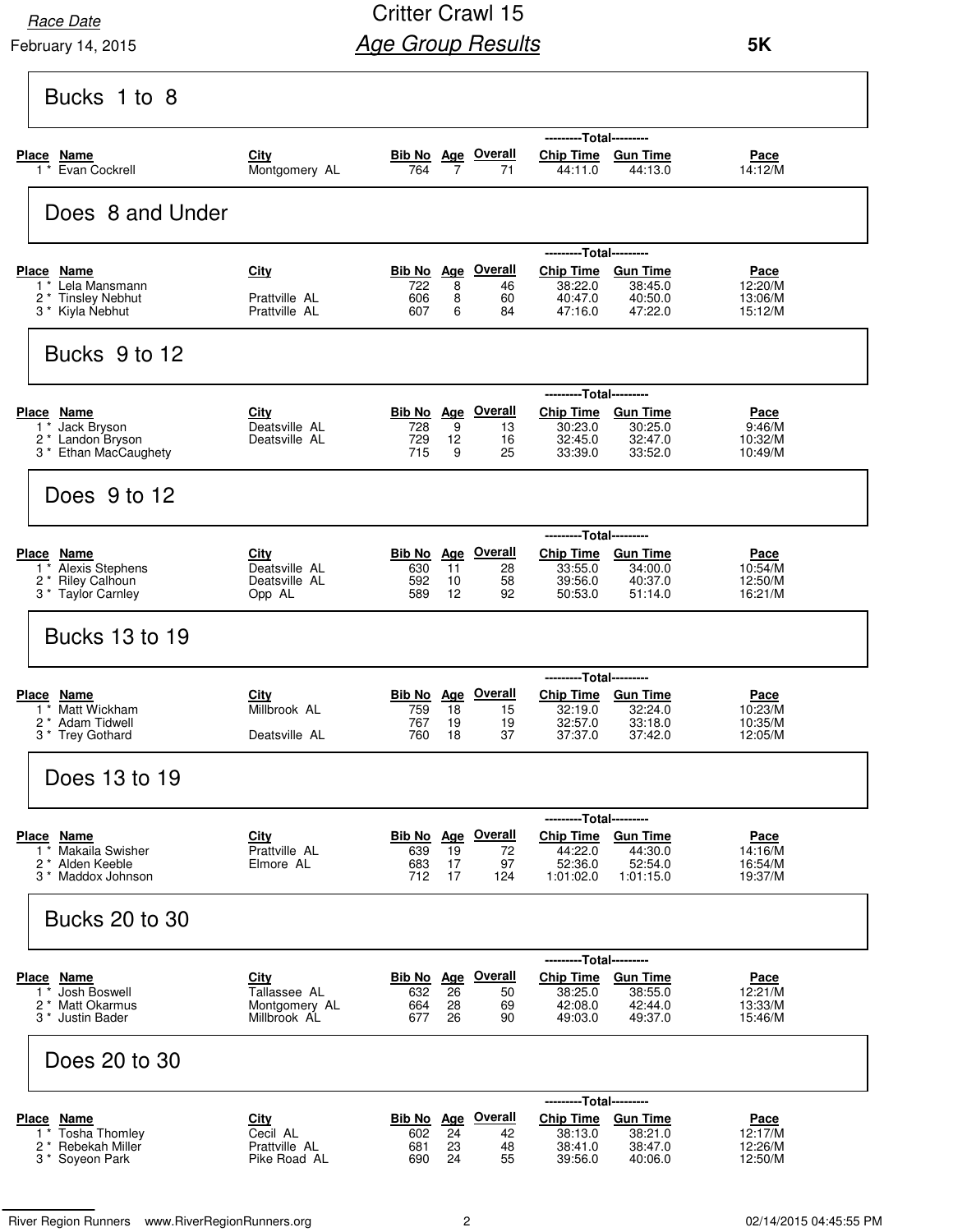$\mathsf{r}$ 

#### February 14, 2015

## Critter Crawl 15 **Age Group Results**

 **5K**

٦

| <b>Bucks 31 to 40</b>                               |                                |                      |                  |                                 |                               |                            |                        |
|-----------------------------------------------------|--------------------------------|----------------------|------------------|---------------------------------|-------------------------------|----------------------------|------------------------|
|                                                     |                                |                      |                  |                                 | ------                        | ---Total---------          |                        |
| <u>Place Name</u><br>Frank Sutton<br>$1^*$          | <b>City</b><br>Montgomery AL   | <u>Bib No</u><br>672 | 32               | Age Overall<br>4                | <b>Chip Time</b><br>24:52.0   | <b>Gun Time</b><br>25:11.0 | Pace<br>7:59/M         |
| $\overline{c}$<br>Justin Ivey                       |                                | 734                  | 34               | 22                              | 33:22.0                       | 33:39.0                    | 10:43/M                |
| Steven Stockman<br>$3^*$                            | Prattville AL                  | 669                  | 40               | 33                              | 36:19.0                       | 36:32.0                    | 11:40/M                |
| Does 31 to 40                                       |                                |                      |                  |                                 |                               |                            |                        |
|                                                     |                                |                      |                  |                                 | ---------Total---------       |                            |                        |
| Place Name<br>Lacy Anderson<br>$1^*$                | <b>City</b>                    | <u>Bib No</u><br>697 | 31               | Age Overall<br>11               | <b>Chip Time</b><br>28:21.0   | <b>Gun Time</b><br>28:23.0 | Pace<br>9:07/M         |
| 2 * Tiffany Gates                                   | Prattville AL                  | 646                  | 31               | 32                              | 36:17.0                       | 36:21.0                    | 11:40/M                |
| 3 * Crysten Nebhut                                  | Millbrook AL                   | 604                  | 36               | 41                              | 38:03.0                       | 38:08.0                    | 12:14/M                |
| Bucks 41 to 50                                      |                                |                      |                  |                                 |                               |                            |                        |
|                                                     |                                |                      |                  |                                 | ---------Total---------       |                            |                        |
| Place Name<br><b>William Sammon</b><br>$\mathbf{1}$ | City<br>Montgomery AL          | Bib No<br>717        | Age<br>49        | <b>Overall</b><br>3             | <b>Chip Time</b><br>24:50.0   | <b>Gun Time</b><br>24:53.0 | <u>Pace</u><br>7:59/M  |
| $2^*$<br>John Baumann                               | Prattville AL                  | 761                  | 50               | 12                              | 29:45.0                       | 29:50.0                    | 9:34/M                 |
| 3 <sup>*</sup> Ronnie Lee                           | Millbrook AL                   | 649                  | 48               | 18                              | 32:43.0                       | 32:54.0                    | 10:31/M                |
| Does 41 to 50                                       |                                |                      |                  |                                 |                               |                            |                        |
|                                                     |                                |                      |                  |                                 | ---------Total---------       |                            |                        |
| Place Name                                          | City                           |                      |                  | Bib No Age Overall              | <b>Chip Time</b>              | <b>Gun Time</b>            | Pace                   |
| <b>Emily Whitten</b><br>1<br>2 * Charlotte Morrison | Prattville AL<br>Montgomery AL | 612<br>624           | 42<br>42         | 23<br>27                        | 33:31.0<br>33:43.0            | 33:40.0<br>33:56.0         | 10:46/M<br>10:50/M     |
| 3 * Dominique Swinson                               | Montgomery AL                  | 684                  | 50               | 36                              | 36:51.0                       | 37:16.0                    | 11:51/M                |
| <b>Bucks 51 to 60</b>                               |                                |                      |                  |                                 |                               |                            |                        |
|                                                     |                                |                      |                  |                                 | ---------Total---------       |                            |                        |
| Place Name<br>Joe Boros<br>-1                       | City<br>Montgomery AL          | 617                  | 51               | Bib No Age Overall<br>7         | Chip Time Gun Time<br>27:29.0 | 27:32.0                    | Pace<br>8:50/M         |
| $2^*$<br>Jeff Aiken<br>Jeff Vinzant<br>3 *          | Alabaster AL<br>Montgomery AL  | 738<br>757           | 57<br>54         | 8<br>9                          | 27:36.0<br>27:43.0            | 27:39.0<br>27:46.0         | 8:52/M<br>8:54/M       |
|                                                     |                                |                      |                  |                                 |                               |                            |                        |
| Does 51 to 60                                       |                                |                      |                  |                                 |                               |                            |                        |
|                                                     |                                |                      |                  |                                 | ---------Total---------       |                            |                        |
| Place Name<br>Kim Young<br>$1^*$                    | City<br>Montgomery AL          | 742                  | 57               | Bib No Age Overall<br>31        | Chip Time Gun Time<br>36:10.0 | 36:21.0                    | Pace<br>11:37/M        |
| $2^*$<br>Sue Connor<br>3 * Irene Tyner              | Deatsville AL<br>Montgomery AL | 688<br>613           | 59<br>60         | 40<br>56                        | 37:44.0<br>40:25.0            | 38:00.0<br>40:35.0         | 12:08/M<br>12:59/M     |
|                                                     |                                |                      |                  |                                 |                               |                            |                        |
| Bucks 61 and Over                                   |                                |                      |                  |                                 |                               |                            |                        |
|                                                     |                                |                      |                  |                                 | ---------Total---------       |                            |                        |
| Place Name<br>Roger Wolczek<br>1                    | City<br>Prattville AL          | 597                  | 62               | <b>Bib No</b> Age Overall<br>14 | <b>Chip Time</b><br>32:05.0   | <b>Gun Time</b><br>32:06.0 | Pace<br>10:19/M        |
| 2 * Donald Causey<br>3 <sup>*</sup> Douglas Medcalf | Prattville AL<br>Wetumpka AL   | 739<br>584           | 63<br>63         | 24<br>105                       | 33:42.0<br>53:44.0            | 33:43.0<br>54:14.0         | 10:50/M<br>17:16/M     |
|                                                     |                                |                      |                  |                                 |                               |                            |                        |
| Does 61 and Over                                    |                                |                      |                  |                                 |                               |                            |                        |
|                                                     |                                |                      |                  |                                 | ------                        | ---Total---------          |                        |
| <b>Name</b><br>Place<br>Carol Irwin<br>1.           | <u>City</u>                    | <u>Bib No</u><br>748 | <u>Age</u><br>65 | <u>Overall</u><br>59            | <b>Chip Time</b><br>40:25.0   | <b>Gun Time</b><br>40:44.0 | <u>Pace</u><br>12:59/M |
| 2 * Nancy McIver                                    | Millbrook AL                   | 610                  | 65               | 115                             | 56:40.0                       | 57:08.0                    | 18:13/M                |
|                                                     |                                |                      |                  |                                 |                               |                            |                        |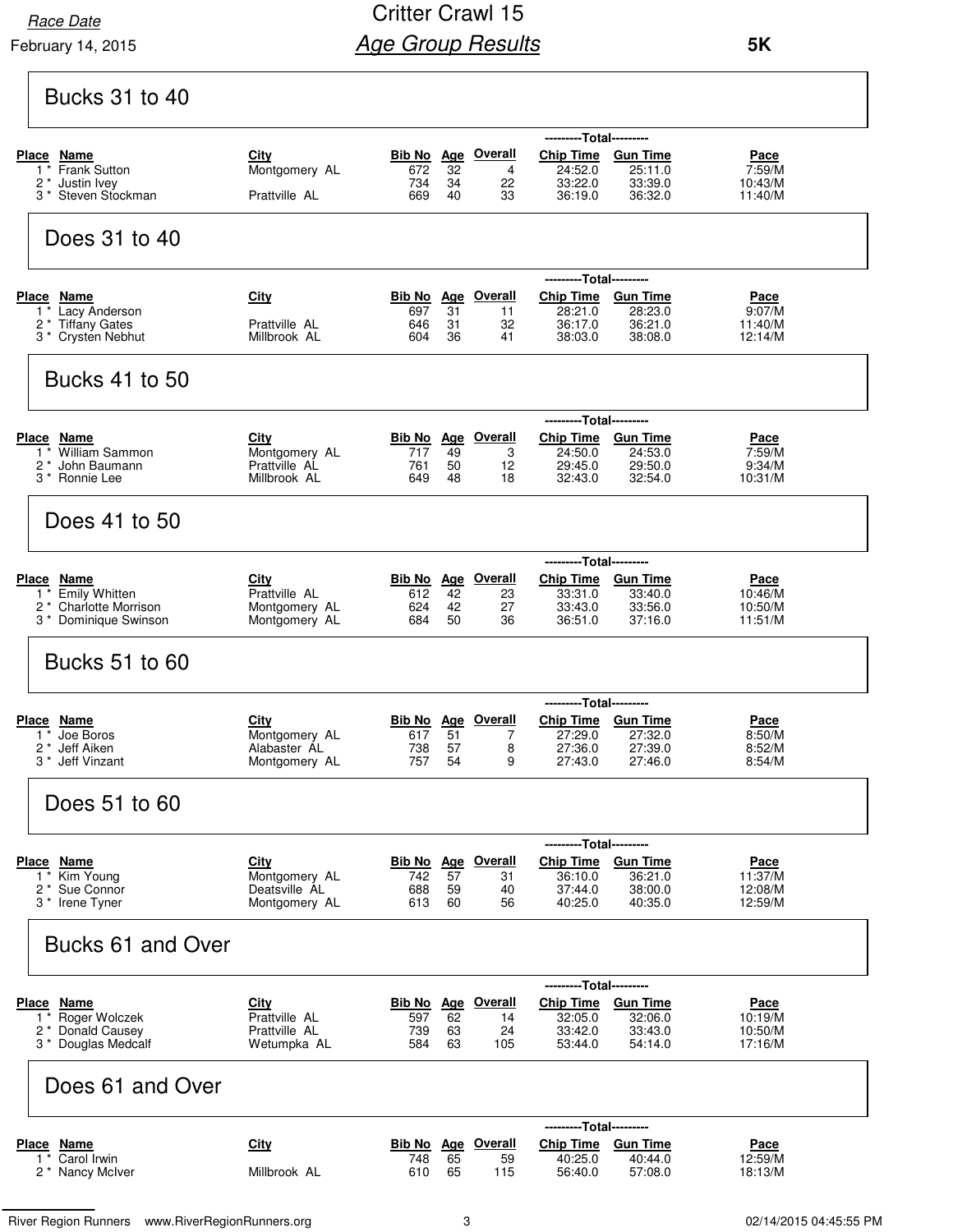February 14, 2015 **Race Date** 

| Does 61 and Over |
|------------------|
|------------------|

|       |                               |               |     |     |                           | ---------Total--------- |         |             |
|-------|-------------------------------|---------------|-----|-----|---------------------------|-------------------------|---------|-------------|
| Place | Name                          | <u>City</u>   |     |     | <b>Bib No Age Overall</b> | Chip Time Gun Time      |         | <u>Pace</u> |
|       | 3 <sup>*</sup> Belinda Wilson | Montgomery AL | 596 | -61 | 116                       | 57:21.0                 | 57:49.0 | 18:26/M     |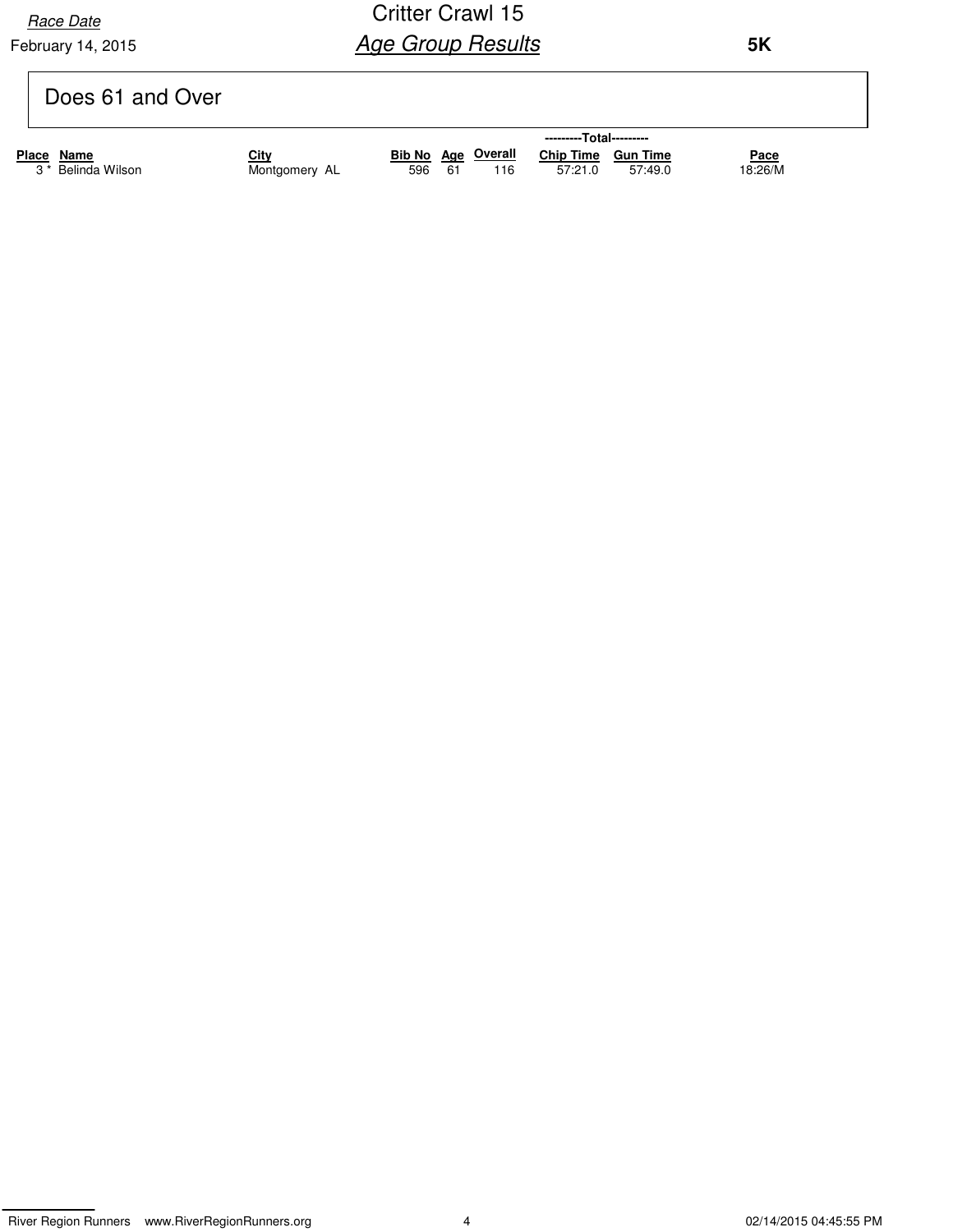February 14, 2015 **Race Date** 

Critter Crawl 15 **Age Group Results** 

| <b>Male Overall Winners</b>                            |                                     |                                                                                                                  |
|--------------------------------------------------------|-------------------------------------|------------------------------------------------------------------------------------------------------------------|
|                                                        |                                     | ---------Total---------                                                                                          |
| Place<br>Name<br>Zach Taylor                           | City<br>Prattville AL               | <b>Bib No</b> Age Overall<br>Chip Time Gun Time<br>Pace<br>17<br>6:13/M<br>691<br>38:44.0<br>38:46.0<br>1        |
| <b>Female Overall Winners</b>                          |                                     |                                                                                                                  |
|                                                        |                                     | ---------Total---------                                                                                          |
| Place Name<br><b>Summer Marus</b><br>1.                | City                                | Chip Time Gun Time<br>Bib No Age Overall<br>Pace<br>747<br>23<br>7:07/M<br>44:14.0<br>6<br>44:17.0               |
| <b>Male Masters Winners</b>                            |                                     |                                                                                                                  |
|                                                        |                                     | ---------Total---------                                                                                          |
| <b>Place</b><br><u>Name</u><br><b>Teddy Dale</b><br>1. | City<br>Cullman AL                  | <b>Bib No</b> Age Overall<br>Chip Time Gun Time<br><u>Pace</u><br>7:26/M<br>57<br>618<br>46:13.0<br>46:15.0<br>7 |
| <b>Female Masters Winners</b>                          |                                     |                                                                                                                  |
|                                                        |                                     | ---------Total---------                                                                                          |
| Place Name<br>Cindy Cobb<br>1.                         | City<br>Prattville AL               | <b>Bib No</b> Age Overall<br>Chip Time Gun Time<br><b>Pace</b><br>758<br>58<br>46:17.0<br>7:26/M<br>8<br>46:19.0 |
| <b>Male Grand Masters Winners</b>                      |                                     |                                                                                                                  |
|                                                        |                                     | ---------Total---------                                                                                          |
| Place Name<br>Dusty Smith<br>$\mathbf{1}$              | City<br>Wetumpka AL                 | <b>Bib No Age Overall</b><br>Chip Time Gun Time<br>Pace<br>726<br>50<br>51:05.0<br>51:13.0<br>8:13/M<br>10       |
|                                                        | <b>Female Grand Masters Winners</b> |                                                                                                                  |
|                                                        |                                     | ---------Total---------                                                                                          |
| Place Name<br>Lisa Reese<br>1.                         | City<br>Prattville AL               | <b>Bib No</b> Age Overall<br>Chip Time Gun Time<br>Pace<br>9:54/M<br>53<br>1:01:33.0<br>1:01:36.0<br>741<br>17   |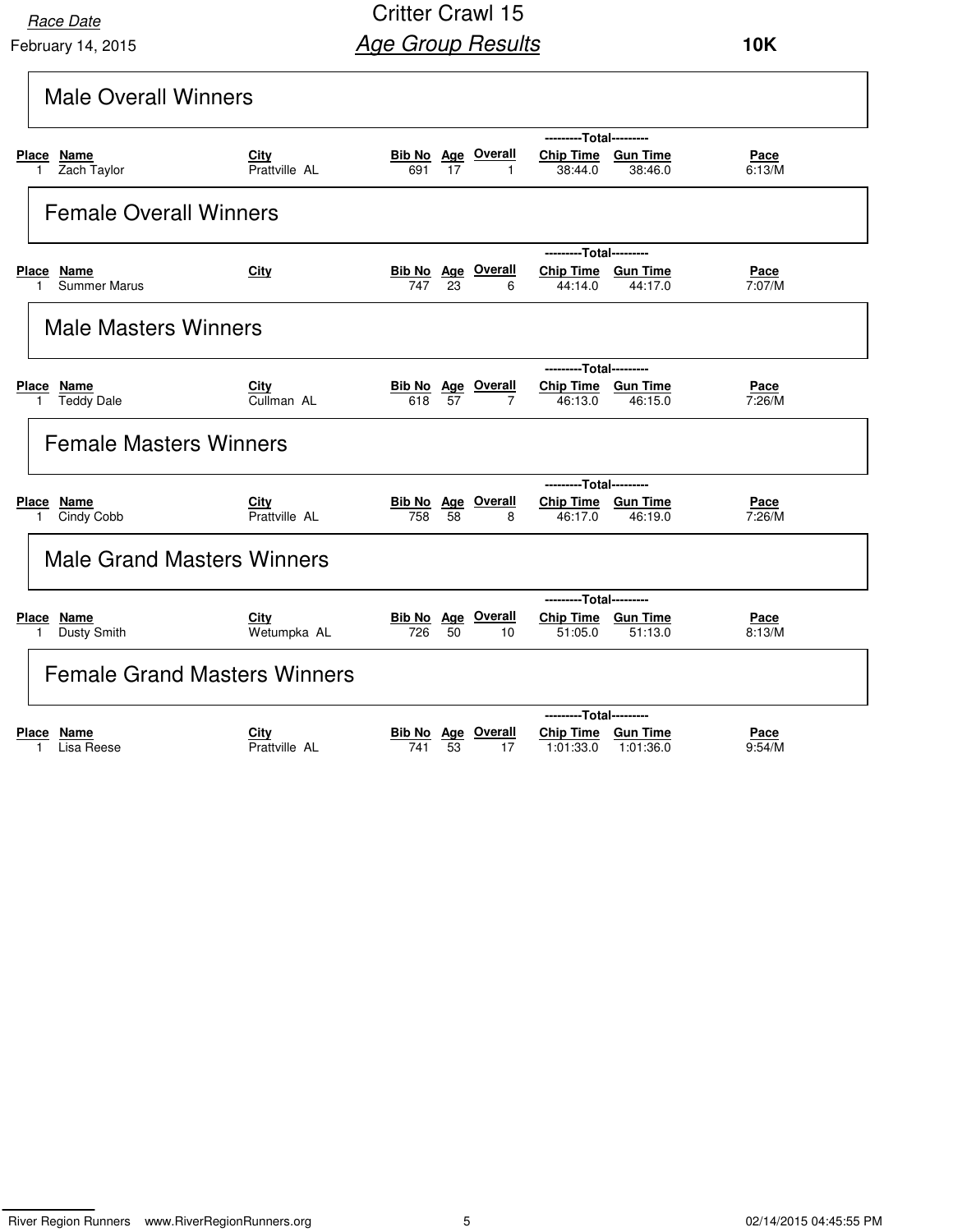February 14, 2015

| <b>Bucks 13 to 19</b>                                               |                                        |                                         |          |                                |                                                                         |                        |                                   |
|---------------------------------------------------------------------|----------------------------------------|-----------------------------------------|----------|--------------------------------|-------------------------------------------------------------------------|------------------------|-----------------------------------|
| Place Name<br>1 <sup>*</sup> Logan Bruce                            | City<br>Prattville AL                  | <b>Bib No</b> Age Overall<br>749        | - 16     | $\overline{c}$                 | ---------Total---------<br>Chip Time Gun Time<br>38:48.0                | 38:52.0                | Pace<br>6:14/M                    |
| Does 13 to 19                                                       |                                        |                                         |          |                                |                                                                         |                        |                                   |
| Place Name<br>1* Susan Short<br>2 * Taylor Bruce                    | City<br>Prattville AL<br>Prattville AL | <b>Bib No</b> Age Overall<br>599<br>750 | 15<br>18 | 26<br>39                       | ---------Total---------<br>Chip Time Gun Time<br>1:08:32.0<br>1:28:06.0 | 1:08:38.0<br>1:28:11.0 | Pace<br>11:01/M<br>14:10/M        |
| <b>Bucks 20 to 30</b>                                               |                                        |                                         |          |                                |                                                                         |                        |                                   |
|                                                                     |                                        |                                         |          |                                | ---------Total---------                                                 |                        |                                   |
| Place Name<br>1 <sup>*</sup> Jonathan Rold<br>2* John Abele         | City<br>Montgomery AL<br>Deatsville AL | 753<br>678                              | 29<br>30 | Bib No Age Overall<br>5<br>13  | Chip Time Gun Time<br>43:53.0<br>58:28.0                                | 43:54.0<br>58:43.0     | <u>Pace</u><br>7:03/M<br>9:24/M   |
| Does 20 to 30                                                       |                                        |                                         |          |                                |                                                                         |                        |                                   |
|                                                                     |                                        |                                         |          |                                | ---------Total---------                                                 |                        |                                   |
| Place Name<br>1 <sup>*</sup> Randi Biggs<br>2 * Crystal Alexander   | City<br>Prattville AL<br>Wetumpka AL   | 675<br>674                              | 27<br>30 | Bib No Age Overall<br>19<br>28 | Chip Time Gun Time<br>1:04:03.0<br>1:09:05.0                            | 1:04:12.0<br>1:09:23.0 | <b>Pace</b><br>10:18/M<br>11:06/M |
| <b>Bucks 31 to 40</b>                                               |                                        |                                         |          |                                |                                                                         |                        |                                   |
|                                                                     |                                        |                                         |          |                                | ---------Total---------                                                 |                        |                                   |
| Place Name<br>1 <sup>*</sup> Jim Cogar                              | City                                   | <b>Bib No</b> Age Overall<br>744        | 33       | 3                              | Chip Time Gun Time<br>41:52.0                                           | 41:54.0                | Pace<br>6:44/M                    |
| 2 <sup>*</sup> Jeff Cleveland<br>3 * Jay Jolly                      | Pelham AL                              | 724<br>755                              | 33<br>34 | 4<br>11                        | 43:39.0<br>51:27.0                                                      | 43:48.0<br>51:36.0     | 7:01/M<br>8:16/M                  |
| Does 31 to 40                                                       |                                        |                                         |          |                                |                                                                         |                        |                                   |
|                                                                     |                                        |                                         |          |                                | ---------Total---------                                                 |                        |                                   |
| Place Name<br>1 <sup>*</sup> Amanda Senn                            | <b>City</b><br>Prattville AL           | Bib No Age Overall<br>766               | 33       | 14                             | Chip Time Gun Time<br>59:54.0                                           | 1:00:02.0              | Pace<br>9:38/M                    |
| 2 <sup>*</sup> Christie Walker<br>3 * Tatum Carnley                 | Phenix City AL<br>Opp AL               | 583<br>588                              | 35<br>36 | 20<br>23                       | 1:03:53.0<br>1:05:51.0                                                  | 1:04:18.0<br>1:06:12.0 | 10:16/M<br>10:35/M                |
| <b>Bucks 41 to 50</b>                                               |                                        |                                         |          |                                |                                                                         |                        |                                   |
|                                                                     |                                        |                                         |          |                                | ---------Total---------                                                 |                        |                                   |
| Place Name<br>1 <sup>*</sup> Jason Carnley                          | City<br>Opp AL                         | <b>Bib No Age Overall</b><br>587        | 41       | 9                              | Chip Time Gun Time<br>50:42.0                                           | 51:02.0                | Pace<br>8:09/M                    |
| 2 * John Porter<br>3 <sup>*</sup> James Wilkins                     | Montgomery AL<br>Prattville AL         | 736<br>623                              | 48<br>48 | 16<br>18                       | 1:00:09.0<br>1:02:16.0                                                  | 1:00:19.0<br>1:02:38.0 | 9:40/M<br>10:00/M                 |
| Does 41 to 50                                                       |                                        |                                         |          |                                |                                                                         |                        |                                   |
|                                                                     |                                        |                                         |          |                                | ---------Total---------                                                 |                        |                                   |
|                                                                     | City                                   | <b>Bib No</b> Age Overall               |          |                                | <b>Chip Time</b>                                                        | <b>Gun Time</b>        | <u>Pace</u>                       |
| <b>Place Name</b><br>1 * Jackie-Lynn Brown<br>2 * Heather Scheffler | Montgomery AL                          | 682<br>752                              | 44<br>44 | 21<br>22                       | 1:04:01.0<br>1:04:22.0                                                  | 1:04:21.0<br>1:04:35.0 | 10:17/M<br>10:21/M                |